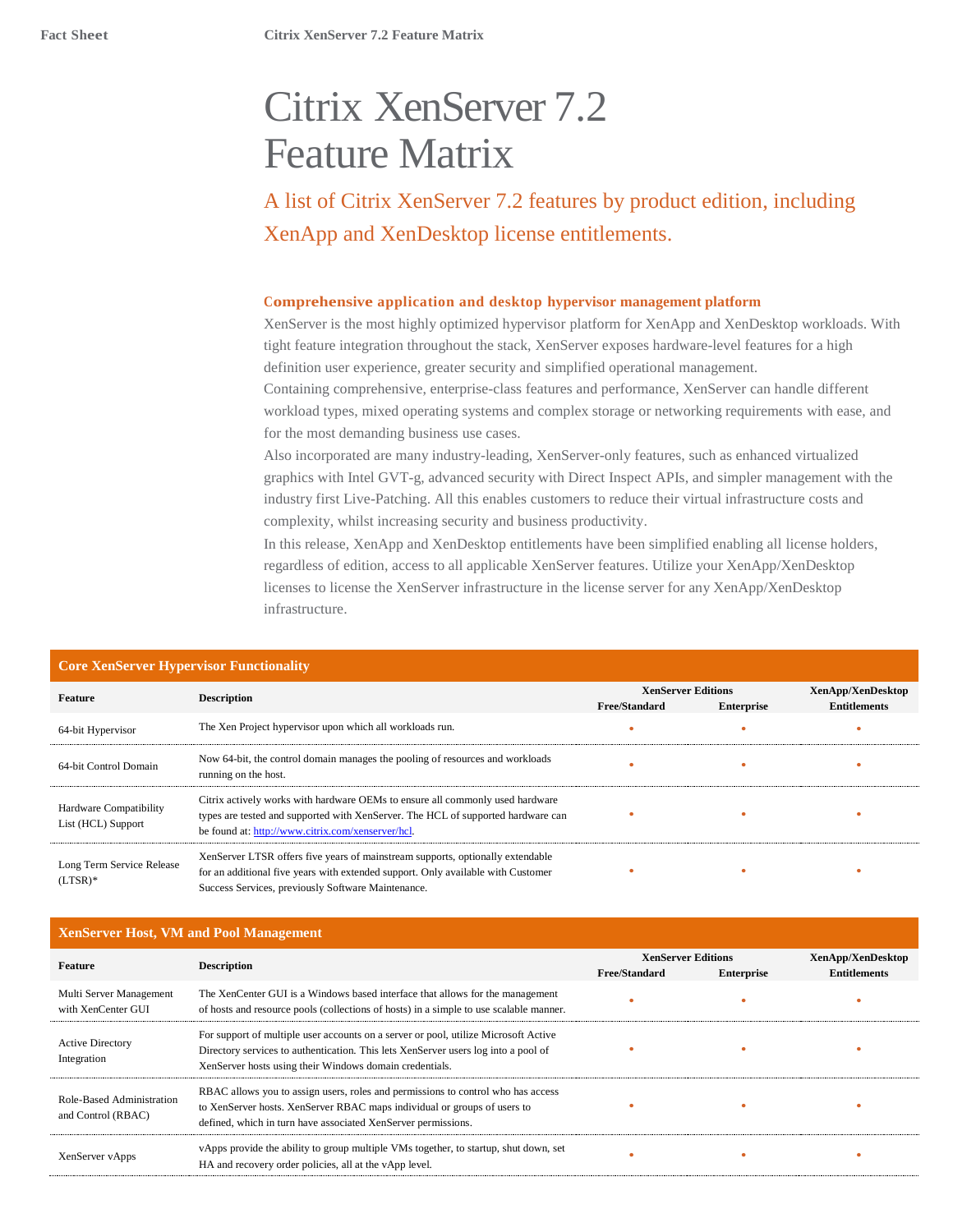| <b>Dynamic Memory Control</b><br>(DMC)                   | DMC automatically adjusts the amount of memory available for use by a guest<br>VM's operating system. By specifying minimum and maximum memory values, a<br>greater density of VMs per host server is permitted.                                                                                                            |   |                 |
|----------------------------------------------------------|-----------------------------------------------------------------------------------------------------------------------------------------------------------------------------------------------------------------------------------------------------------------------------------------------------------------------------|---|-----------------|
| Performance Reporting and<br>Alerting                    | XenCenter provides the ability to monitor VM workload and host infrastructure<br>performance, for compute, memory, network and disk metrics. Administrative<br>alerts can also be defined.                                                                                                                                  |   |                 |
| Live Memory VM<br>Snapshot and Revert                    | XenServer provides a mechanism that can take a snapshot of a VM storage, memory<br>and metadata at a given time, leveraging Microsoft Windows Volume Shadow Copy<br>Service (VSS) to generate application consistent (quiesced) point-in-time snapshots.                                                                    |   |                 |
| Live VM Migration with<br>XenMotion                      | The live migration of VM compute workloads between two different hosts within a<br>resource pool, allows administrators to manually manage the spread of load across<br>their infrastructure and eliminate any outages from planned infrastructure<br>downtime.                                                             |   |                 |
| Heterogeneous Resource<br>Pools                          | When expanding existing resource pools, it is not always possible to obtain exactly<br>the same hardware or CPUs. This feature enables new hosts and CPU versions to be<br>added to existing pools, with support for all the VM-level features such as live<br>migration you expect.                                        |   |                 |
| Live-Patching*                                           | Live patching enables infrastructure admins to patch the XenServer hypervisor<br>without needing to migrate VMs from the host, shut down or suspend VMs.                                                                                                                                                                    | ä |                 |
| Automated Updates via<br>XenCenter*                      | XenServer infrastructure hotfixes are able to be deployed from either the command<br>line or XenCenter, and in batches, automatically downloading the required hotfixes<br>to further simplify management of the hypervisor platform.                                                                                       |   |                 |
| <b>Scheduled Snapshots</b>                               | Scheduled snapshots enables admins to schedule hourly, daily, or weekly snapshots<br>on a VM or group of VMs. It also includes the ability to configure the maximum<br>number of scheduled snapshots, in which the oldest snapshot will be deleted in a<br>rolling fashion, to aid in the lifecycle of snapshot management. |   |                 |
| <b>Health Check</b>                                      | Automated infrastructure status uploads to Citrix, enabling IT admins to run reports<br>to determine infrastructure health, and whether it requires updates or is<br>misconfigured.                                                                                                                                         |   |                 |
| PV Driver Update                                         | Automated delivery and patching of XenServer's Windows VM drivers via<br>Windows Update (WSUS), dramatically simplifying management of large scale VM<br>deployments.                                                                                                                                                       |   |                 |
| XenServer Conversion<br>Manager*                         | As a separately downloadable supplemental pack, IT admins are able to batch<br>migrate VMs from VMware vSphere infrastructures to Citrix XenServer. Windows<br>and Linux operating systems can be migrated with minimal steps and effort.                                                                                   |   |                 |
| Dynamic Workload<br>Balancing & Audit<br>Reporting (WLB) | WLB gives system administrators deep insight into system performance, allowing<br>infrastructure optimization, host power management and audit reporting.                                                                                                                                                                   | ä |                 |
| <b>Export Pool Resource List</b>                         | This allows for the export to a spreadsheet, of all objects within the infrastructure<br>view of XenCenter.                                                                                                                                                                                                                 |   |                 |
| Docker Container<br>Management                           | This feature enables infrastructure admins to monitor and manage environments<br>leveraging either Linux or Windows based Docker implementations.                                                                                                                                                                           | ٠ | $N/A^{\dagger}$ |
| <b>SCOM</b> Integration Pack                             | This features a set of plug-ins for XenServer integration into Microsoft SCOM 2012                                                                                                                                                                                                                                          |   |                 |

# **Networking Connectivity & Features**

| Feature                                 | <b>Description</b>                                                                                                                                               | <b>XenServer Editions</b> |                   | XenApp/XenDesktop   |
|-----------------------------------------|------------------------------------------------------------------------------------------------------------------------------------------------------------------|---------------------------|-------------------|---------------------|
|                                         |                                                                                                                                                                  | <b>Free/Standard</b>      | <b>Enterprise</b> | <b>Entitlements</b> |
| <b>Basic Network Security</b><br>Groups | Available with an OVS network, security groups is a method of tenant isolation<br>typically used by cloud management products, such as Accelerite CloudPlatform. |                           |                   | $N/A$ <sup>†</sup>  |
| Open Virtual Switch (OVS)               | When used with a controller appliance, OVS networks are a programmable<br>networking standard based on OpenFlow and sFlow for the collection of statistics.      |                           |                   |                     |

<sup>\*</sup> New or updated feature within this release

† Feature is not a supported for XenApp or XenDesktop use cases

‡ Requires use of a third-party product such as Bitdefender HVI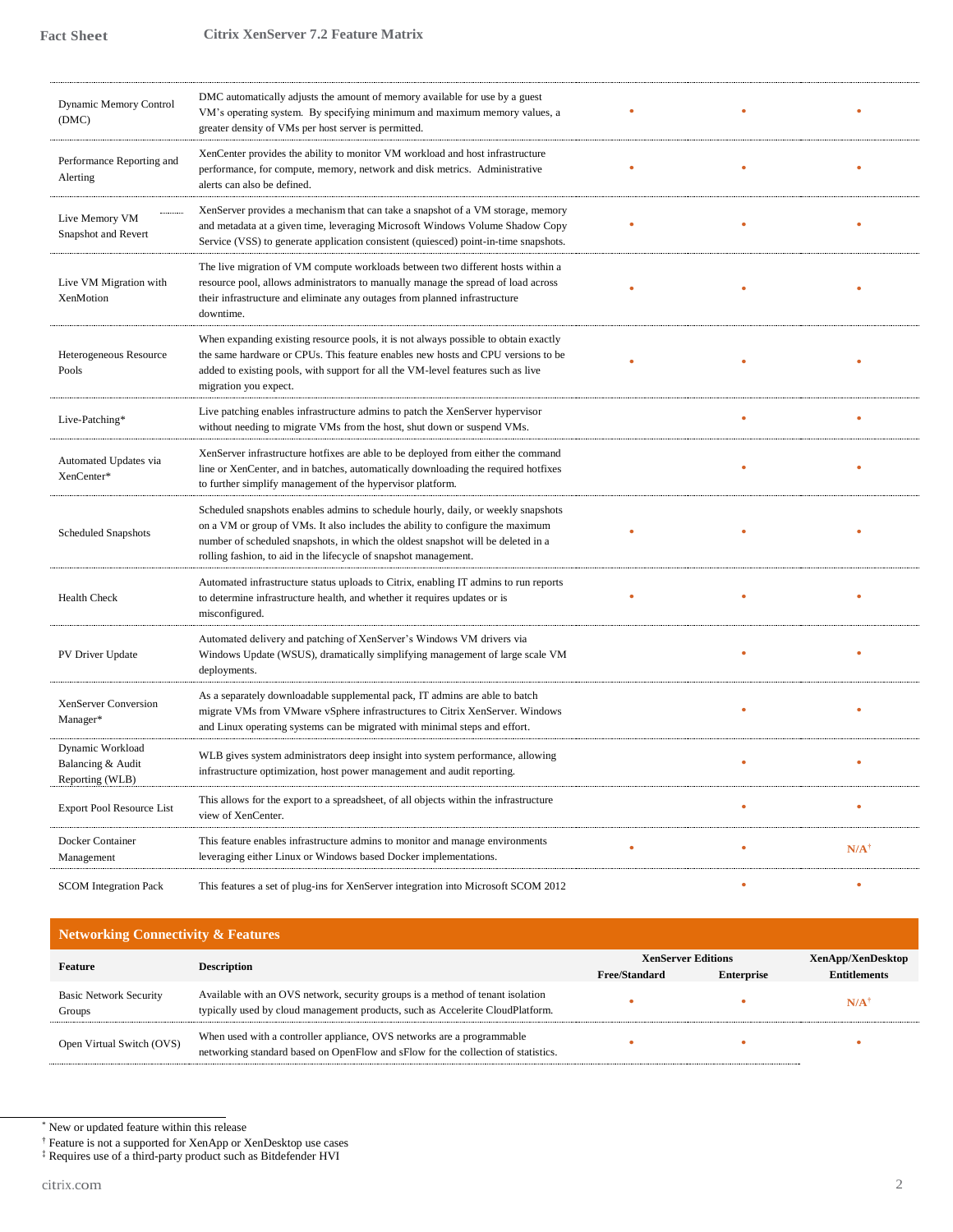| Distributed Virtual Switch<br>Controller (DVSC) | This is a GUI used for the configuration and management of OVS based<br>infrastructures. OVS support includes fine grained security policies, access control<br>lists (ACLs), traffic behavior and performance visibility. |  |  |
|-------------------------------------------------|----------------------------------------------------------------------------------------------------------------------------------------------------------------------------------------------------------------------------|--|--|
| Cross-Host Private<br><b>Networks</b>           | This allows IT admins to create or tear down, L2 tunnel networks between hosts, on<br>demand, and without the need to create VLANs on the core networking<br>infrastructure.                                               |  |  |

# **Infrastructure Resilience and Workload Protection**

| Feature                                                  | <b>Description</b>                                                                                                                                                                                                                                          | <b>XenServer Editions</b><br><b>Free/Standard</b> |                   | XenApp/XenDesktop   |
|----------------------------------------------------------|-------------------------------------------------------------------------------------------------------------------------------------------------------------------------------------------------------------------------------------------------------------|---------------------------------------------------|-------------------|---------------------|
|                                                          |                                                                                                                                                                                                                                                             |                                                   | <b>Enterprise</b> | <b>Entitlements</b> |
| <b>Host Failure Protection</b><br>High Availability (HA) | HA allows for the localized recovery of VMs and/or vApps due to infrastructure<br>hardware failure.                                                                                                                                                         |                                                   |                   |                     |
| Site Recovery Manager                                    | Designed to enable customers to recover VMs and/or vApps from catastrophic<br>hardware failure of the compute, storage and/or network layers. This is typically<br>the loss of significant portions, if not all, of the infrastructure at a given location. |                                                   |                   |                     |

#### **Storage Connectivity & Image Caching Features**

|                                       | Connectivity of mage caeming I cattle to                                                                                                                                                                                                                                                                                 |                           |                   |                     |
|---------------------------------------|--------------------------------------------------------------------------------------------------------------------------------------------------------------------------------------------------------------------------------------------------------------------------------------------------------------------------|---------------------------|-------------------|---------------------|
| Feature                               | <b>Description</b>                                                                                                                                                                                                                                                                                                       | <b>XenServer Editions</b> |                   | XenApp/XenDesktop   |
|                                       |                                                                                                                                                                                                                                                                                                                          | <b>Free/Standard</b>      | <b>Enterprise</b> | <b>Entitlements</b> |
| <b>Shared Storage</b><br>Connectivity | Connectivity to all types of local and shared storage, including EXT3, NFS v3 &<br>v4, iSCSI, and FC HBA & open-FCoE.                                                                                                                                                                                                    |                           |                   |                     |
| <b>SMB</b> Storage Connectivity       | Create XenServer Storage Repositories (SRs) based on SMB storage, whether a<br>hardware based array, or a Windows based storage server.                                                                                                                                                                                  |                           |                   |                     |
| Software-boot-from-iSCSI              | Boot XenServer hosts from software-implemented iSCSI within Cisco UCS fabrics.                                                                                                                                                                                                                                           |                           |                   |                     |
| Shared Nothing Live<br>VM Migration   | Live migration of both a VM's compute and storage, between different hosts and<br>storage types. This can be within or across different resource pools and allows<br>administrators complete flexibility to manually re-tier storage and eliminate planned<br>infrastructure outages.                                    |                           |                   |                     |
| Storage XenMotion                     | The live migration of a VM's storage, enabling administrators to select a new target<br>SR for each of VM's VDIs and moving these live without downtime and without<br>moving the compute aspect of the VM.                                                                                                              |                           |                   |                     |
| Intellicache                          | Leveraging local host storage, XenServer caches reads and non-persistent writes<br>when using a shared desktop image. This mitigates many of the off-host IOPS<br>reducing the need for high-end arrays to support large scale infrastructures.                                                                          |                           |                   |                     |
| <b>MCS</b> Read Cache                 | When using <i>Machine Creation Services (MCS)</i> images for virtualized desktop and<br>application workloads, the reads can be cached in host RAM, providing fast,<br>scalable access and dramatically reducing off-host IOPS, thereby reducing the need<br>for high-end arrays to support large scale infrastructures. |                           |                   |                     |
| PVS-Accelerator*                      | The integration of a XenServer <i>Provisioning Services (PVS)</i> host cache dramatically<br>reduces solution network traffic, enabling fewer PVS servers to handle the same<br>volume of VMs, yet with faster VM time-to-boot. PVS entitlement (standalone<br>license or XenApp/XenDesktop entitlement) is required.    |                           |                   |                     |

# **High Performance & Enhanced 3D Graphics**

| Feature                   | <b>Description</b>                                                                                                                                                                                                                                                            | <b>XenServer Editions</b> |                   | XenApp/XenDesktop   |
|---------------------------|-------------------------------------------------------------------------------------------------------------------------------------------------------------------------------------------------------------------------------------------------------------------------------|---------------------------|-------------------|---------------------|
|                           |                                                                                                                                                                                                                                                                               | <b>Free/Standard</b>      | <b>Enterprise</b> | <b>Entitlements</b> |
| <b>GPU</b> Pass-through   | Enables high-end 3D graphics within VMs and VDI deployments for variety of use<br>cases, including CAD/CAM, HPC and XenApp-based applications. Hardware GPU<br>providers include Intel, AMD & NVIDIA, with each GPU having a one-to-one<br>relationship with a particular VM. |                           |                   |                     |
| <b>GPU</b> Virtualization | Enables virtualized 3D GPU support for multiple VMs per host GPU, with the most<br>comprehensive GPU vendor support. Offering superior performance when                                                                                                                       |                           |                   |                     |

\* New or updated feature within this release

† Feature is not a supported for XenApp or XenDesktop use cases

‡ Requires use of a third-party product such as Bitdefender HVI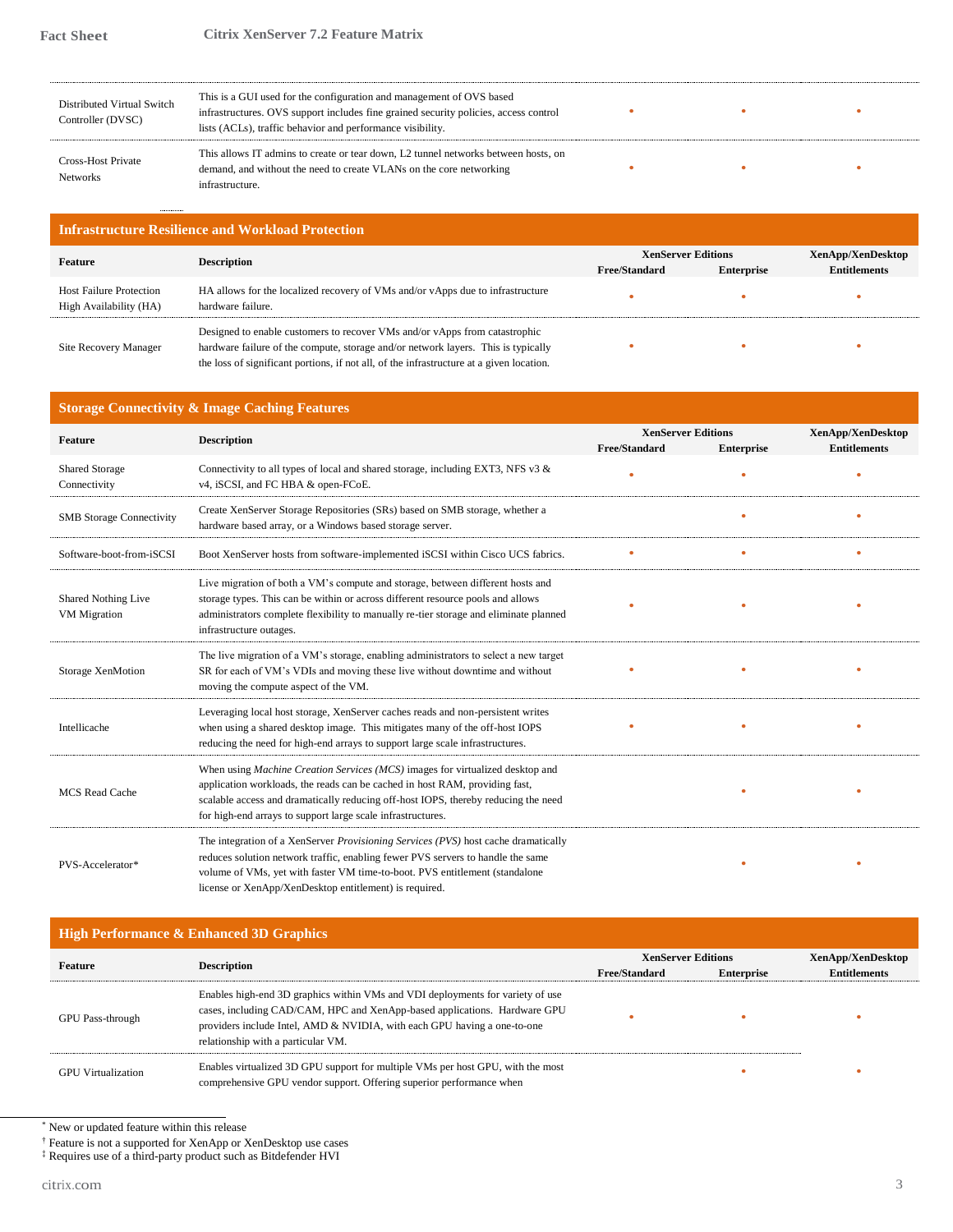compared to software emulation, many users can leverage enhanced graphics for all supporting applications types.

<sup>\*</sup> New or updated feature within this release

<sup>†</sup> Feature is not a supported for XenApp or XenDesktop use cases

<sup>‡</sup> Requires use of a third-party product such as Bitdefender HVI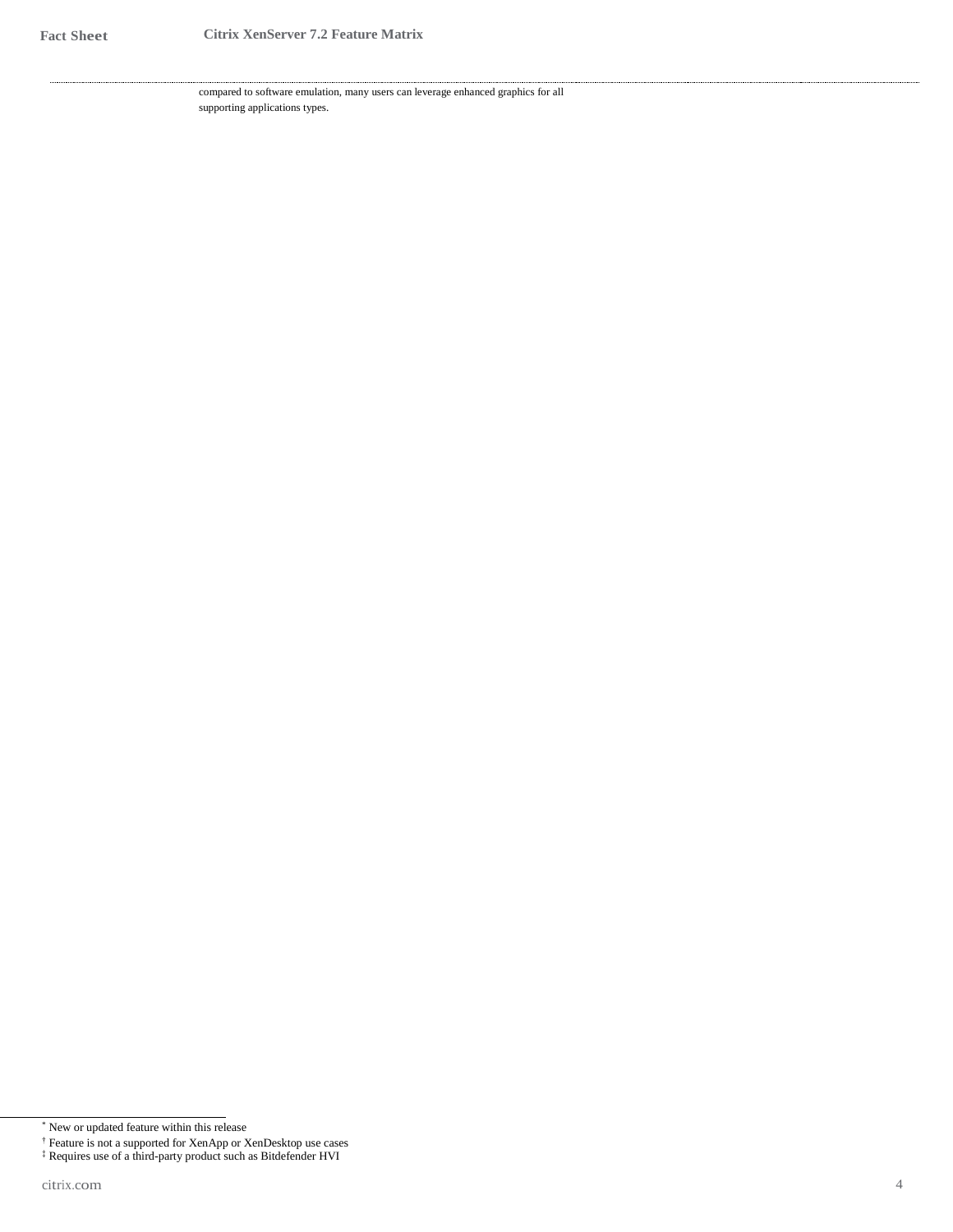| <b>Security Architecture and Compliance</b> |                                                                                                                                                                                                                                                        |                                                                        |  |                     |
|---------------------------------------------|--------------------------------------------------------------------------------------------------------------------------------------------------------------------------------------------------------------------------------------------------------|------------------------------------------------------------------------|--|---------------------|
| Feature                                     | <b>Description</b>                                                                                                                                                                                                                                     | <b>XenServer Editions</b><br><b>Free/Standard</b><br><b>Enterprise</b> |  | XenApp/XenDesktop   |
|                                             |                                                                                                                                                                                                                                                        |                                                                        |  | <b>Entitlements</b> |
| Direct Inspect APIs <sup>‡</sup>            | Memory Introspection APIs enable 3 <sup>rd</sup> party security software vendors to build and<br>integrate agentless security products for "better than physical" protection against<br>malicious datacenter activity (viruses, malware and rootkits). |                                                                        |  |                     |
| <b>Measured Boot</b>                        | Protect against hypervisor-level attacks with measured boot of the hypervisor.<br>Integration with Intel TXT leverages hardware microprocessors to provide<br>assurance the hypervisor has not been tampered.                                          |                                                                        |  | N/A                 |
| Secure Tags                                 | Leveraging Measured Boot enables securely protected workloads and hosting<br>infrastructure tags to be used for business compliance, ensuring protected VMs are<br>only ever run on the appropriate infrastructure hardware.                           |                                                                        |  | N/A                 |

<sup>\*</sup> New or updated feature within this release

<sup>†</sup> Feature is not a supported for XenApp or XenDesktop use cases

<sup>‡</sup> Requires use of a third-party product such as Bitdefender HVI